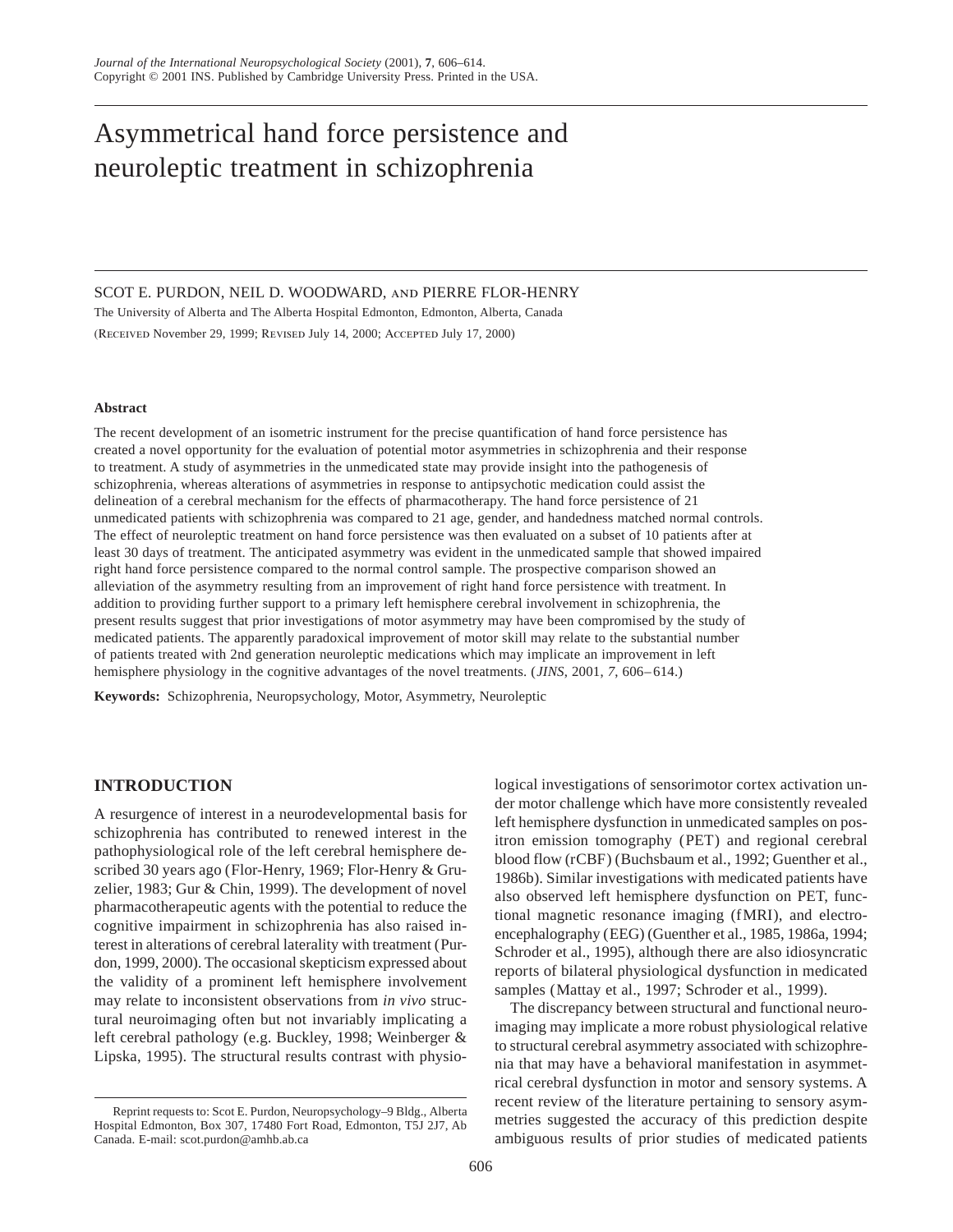with schizophrenia (Purdon & Flor-Henry, in press). For example, unmedicated patients demonstrate a reliable right sided impairment of the contralateral perceptual systems for auditory, visual, and haptic stimuli, as well as a left nostril acuity deficit in the predominantly ipsilateral olfactory system, all of which show a reduction of the asymmetrical deficit with neuroleptic treatment (Purdon & Flor-Henry, in press; Seidman et al. 1993; Tomer, 1989; Tomer & Flor-Henry, 1989). A similar mitigation of cerebral asymmetry with antipsychotic medication was suggested for the motor system in a prospective study of schizophrenia showing a shift in the Hoffman reflex recovery curve from a relative right to a relative left side advantage following neuroleptic treatment (Tan & Gurgen, 1986). Also, unmedicated patients have a left rotational preference (Bracha, 1987), a slowing of right hand finger tapping speed (Gorynia & Uebelback, 1992), and a relative excess of right hand tremor (Caligiuri & Lohr, 1993), whereas medicated patients have bilateral impairments of finger tapping speed (Ragland et al. 1999), finger–thumb opposition (Walker & Green, 1982), and hand force persistence (Caligiuri & Lohr, 1990). Additional studies of hand force persistence in both medicated and neuroleptic naïve patients have implied a right hand deficit based on observed asymmetries in schizophrenia relative to normal samples, however, the right hand comparison between groups was not reported (Lohr & Caligiuri, 1995, 1997). There is thus sufficient evidence to suggest abnormal motor asymmetries in schizophrenia that may show alteration with antipsychotic treatment.

The hand force persistence task provides a measure of fine motor control that may be particularly sensitive to cerebral asymmetry and medication effects (Caligiuri & Lohr, 1993; Caligiuri et al., 1993). An experiment was devised to test the anticipated motor asymmetry by measurement of hand force persistence in normal controls and a sample of patients withdrawn from neuroleptic treatment for a minimum of 7 days. We hoped to replicate the hand force asymmetry in schizophrenia relative to the control group and further demonstrate that unmedicated patients would show a significant deficit of the right hand compared to the control sample. The hand force examination was repeated in a subgroup of patients who were suitable for treatment and follow up within the Alberta Hospital Edmonton (AHE) Neuropsychology Service after at least 4 weeks of antipsychotic medication. We anticipated a medication-based mitigation of the motor asymmetry to result from a significant improvement of right hand force persistence.

# **METHODS**

#### **Research Participants**

Twenty-one unmedicated patients with schizophrenia or schizoaffective disorder were matched to 21 normal controls by age, gender (17 male and 4 female per group), and hand dominance (12 strong right, 8 inconsistent right, and 1 mixed right per group). Patients were recruited from the inpatient service and controls were recruited from staff at AHE. Age of onset  $(M = 26.99$  years,  $SD = 9.09$ ) and duration of illness ( $M = 2.73$  years,  $SD = 3.07$ ) defined a relatively early phase sample of undifferentiated  $(n = 10)$ , disorganized  $(n = 2)$ , paranoid  $(n = 6)$ , residual  $(n = 1)$ , and schizoaffective  $(n = 2)$  patients. Psychopathology rating scales (PANSS) administered to the patient sample indicated a mild positive syndrome ( $M = 21.76$ ,  $SD = 8.50$ ), a moderate negative syndrome ( $M = 26.86$ ,  $SD = 4.95$ ), and a mild global syndrome ( $M = 44.29$ ,  $SD = 10.43$ ) of psychopathology. Also, examination of extrapyramidal motor symptoms (ESRS) revealed the presence of dyskinesia (*very mild*:  $n = 4$ ; *mild*:  $n = 1$ ) and parkinsonism (*very mild*:  $n = 3$ ; *mild*:  $n = 1$ ; *moderate*:  $n = 2$ ) but not dystonia in the patient sample. Only one patient screened for inclusion exhibited sufficient movement disorder to meet Schooler and Kane's (1982) research diagnostic criteria for tardive dyskinesia and this patient was not included in the sample of 21 patients reported here. Medication history and chart review documented neuroleptic naïve status in 7 patients. Among the remaining 14 unmedicated patients, washout periods for all medications were 7 to 14 days ( $n = 8$ ), 15 to 21 days  $(n = 3)$  and 22 to 28 days  $(n = 3)$ . The medication withdrawal period was determined by multiplication by 5 of the daily half-life of the last-received neuroleptic treatment as reported in the 1999 Compendium of Pharmaceuticals and Specialities (CPS, 1999). Of the 14 previously medicated patients, 4 had last received a typical and 10 had last received an atypical neuroleptic prior to washout. Consistent with the age-matching rule of  $\pm$  4 years, the patient group ( $M = 29.76$ ,  $SD = 9.68$ ) was similar to the control group ( $M = 29.43$ ,  $SD = 8.63$ ). Average educational level of the patient sample was approximately Grade 12 ( $M =$ 12.38,  $SD = 2.56$ , significantly lower than the third-year college level of the control sample  $[M = 15.62, SD = 3.09)$ ,  $t(42) = 3.70, p < .001$ . Estimated general intellect (PPVT–R) was in the low average range for the patient sample ( $M = 95.05$ ,  $SD = 20.29$ ), also significantly lower than the high average level of the control sample  $[M =$ 111.67, *SD* = 12.54;  $t(42) = 3.19$ ,  $p = .003$ ]. All participants reported normal motor ability and were free from any prior neuromuscular or skeletal disorder, electro-convulsive therapy, head injury with significant loss of consciousness  $(i.e., >29 \text{ min})$ , or recreational inhalation of glue or gas.

Of the original sample of 21 patients, 10 consented to be reexamined following 30 days of neuroleptic treatment. The remaining 11 patients either refused to be reexamined, failed to adhere to their prescribed treatment plan, or were discharged from the hospital and lost to follow-up. The subset was in all respects similar to the general sample, and consisted of 7 strong right, 2 inconsistent right, and 1 mixed right handed males according to Annett's Handedness Inventory (Annett, 1975). They had a mean duration of illness of 3.30  $(SD = 3.62)$  years and an average age of onset of 24.80  $(SD = 9.77)$  years. The average age of the subsample was  $28.20$  ( $SD = 10.49$ ) years and they had an average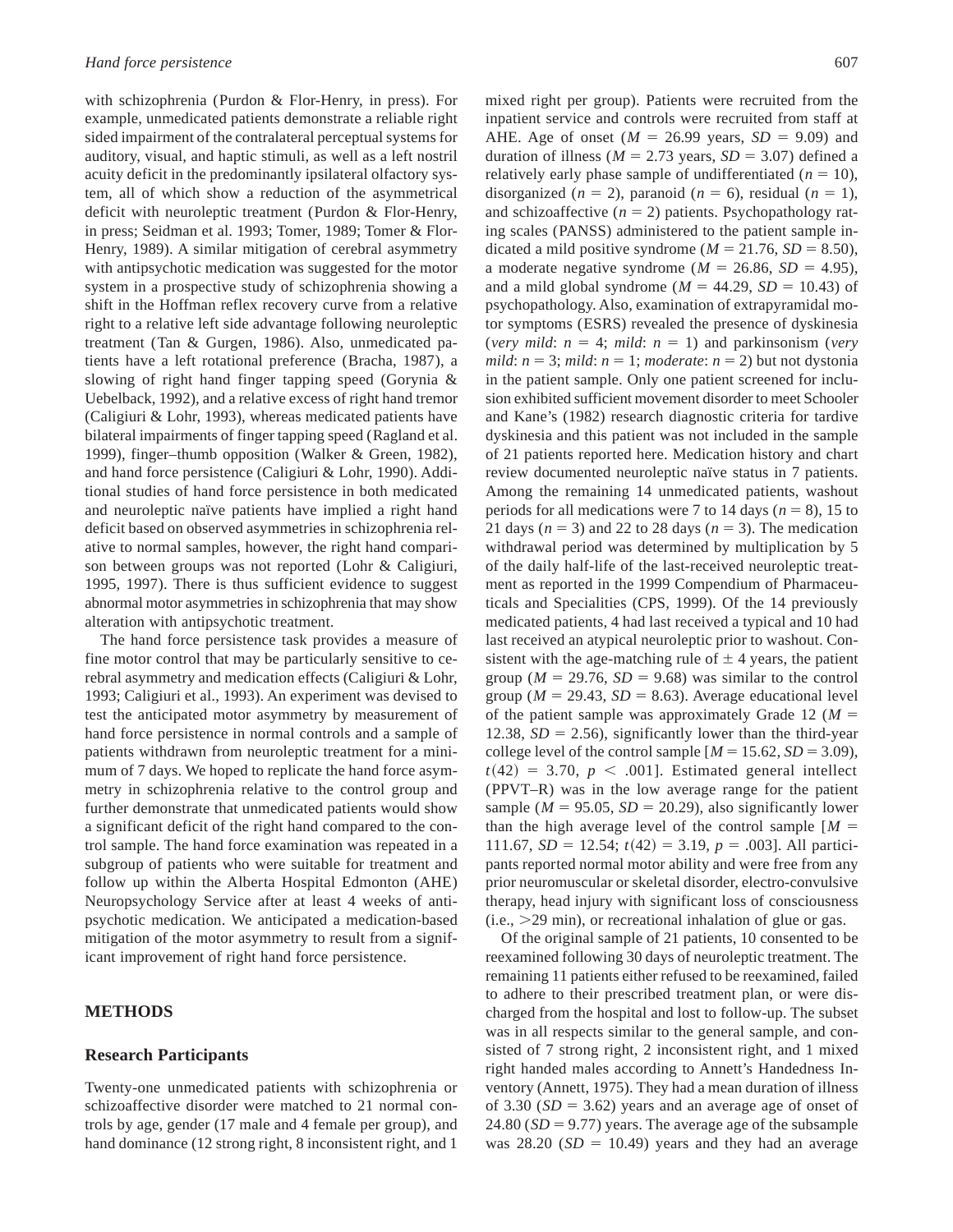education of  $12.70$  (*SD* = 3.09) years. Estimated general intellect (PPVT–R) was in the low average range ( $M =$ 94.90,  $SD = 20.10$ ). The subset was also similar to the general sample in positive  $(M = 24.40, SD = 10.94)$ , negative ( $M = 29.20$ ,  $SD = 4.13$ ), and global ( $M = 47.10$ ,  $SD =$ 11.51) symptomatology. Also, consistent with the general sample, the subset exhibited relatively minimal dyskinesia (*very mild*:  $n = 1$ ; *mild*:  $n = 1$ ) and parkinsonism (*very mild*:  $n = 2$ ; *mild*:  $n = 1$ ). The 2 patients exhibiting dyskinesia did not meet research diagnostic criteria for tardive dyskinesia at either baseline or follow-up testing. The subset included 4 patients who had been neuroleptic naive at their initial assessment and the washout periods of the remaining 6 patients were 7 days  $(n = 3)$ , 16 days, 21 days, and  $25+$  days. Medication at the time of the second testing consisted of double blind risperidone or haloperidol  $(n = 1)$ , double blind risperidone or haloperidol combined with benztropine  $(n = 2)$ , quetiapine  $(n = 1)$ , risperidone  $(n = 4)$ , risperidone combined with propranolol  $(n = 1)$ , and olanzapine  $(n = 1)$ .

#### **Procedure**

Participants with a clinical diagnosis of schizophrenia were referred for investigation by their AHE staff psychiatrist. After obtaining informed consent from the participant, the medical chart was reviewed and they were interviewed by the first author to confirm the diagnosis. During this interview, and blind to the psychometric results, symptoms of schizophrenia were quantified with the Positive and Negative Syndrome Scale (PANSS; Kay et al., 1992) and extrapyramidal motor symptoms were assessed with the Extrapyramidal Syndrome Rating Scale (ESRS; Chouinard et al., 1990). The 21 normal controls recruited for the study also underwent a brief interview to screen for possible neurological or psychiatric disorder, current medications, and general health, but they were not rated on the PANSS or ESRS. The brief interview consisted of several structured questions that dealt with personal psychiatric history, general health, medication history, and motor function. Control subjects with a confirmed psychiatric diagnosis, a medical condition with motor involvement, or a current prescription for medication were excluded from participation. A welltrained psychology assistant blind to the medication status of the participant administered a psychological test battery that included Annett's Handedness Inventory (Annett, 1975), the Peabody Picture Vocabulary Test–Revised (PPVT–R; Dunn & Dunn, 1981), and an instrumental method for the quantification of hand force persistence (Caligiuri & Lohr, 1994). In this method isometric hand force is converted to electrical output by use of a rigid metal lever outfitted with resistive strain gauges, graciously provided to us by Michael Caligiuri, connected to an analog–digital converter (Bioamp 215, Biocommunication Electronics, Southfield, Michigan). Participants were seated in front of a computer monitor with the hand to be tested placed palm down on the base of a small, rectangular, wooden platform on which a

10 cm (L)  $\times$  2 cm (W)  $\times$  0.4 cm (H) metal lever was attached with an elevation of approximately 1 cm. Hand presentation was counterbalanced across subjects by using a random number table with even numbers corresponding to right hand tested first and odd numbers corresponding to left hand tested first. The participants positioned their index finger on the lengthwise dimension of the lever and the force applied by flexion at the metacarpophalangeal joint was transduced by the strain gauges at the terminal end of the lever. They were instructed to match for 20 s their force signal represented by a blue line on the monitor with a target signal represented by a horizontal red line calibrated to a force of 400 g. The hand being tested was never out of view and the force signal on the monitor provided constant visual feedback. A brief practice trial of approximately 15 s was followed by two 20-s trials with 15-s intertrial rest periods. All hand force testing was done on an IBM compatible workstation (100 MHz) computer running Snapmaster v3.0 (HEM data corporation, 1991–1994) operating under Microsoft Windows Version 3.0.

## **Analysis**

#### *Hand force persistence*

Following digitization, the wave force signal for the entire procedure was divided into a linear series of 10-s epochs after excluding the practice and rest periods. Each epoch was then screened for outliers defined by responses less than 250 g of force or greater than 550 g of force. The first clean 10-s epoch from the first trial and the last clean 10-s epoch from the last trial were selected for analysis to diminish contributions from miscomprehension, maladaptation, or practice. This resulted in two sets of 1,000 continuous observations each representing 100 observations/s within a 10-s epoch. The standard deviation for each set of 1,000 observations was calculated and a mean of the two represented the dependent variable in the analyses reported below. Data were analyzed with parametric procedures (*t* tests) when Levene's test for homogeneity of variance was satisfied and with nonparametric procedures (Mann-Whitney and Wilcoxon) when this criterion was not met. The prospective analysis of treatment effects on hand-force persistence entailed a repeated measures analysis of variance with time (baseline *vs.* follow-up) and hand (right *vs.* left) entered as the within-group variables. All hand force error calculations and statistical analyses were performed with the Statistical Package for the Social Sciences v7.5 (SPSS, 1993).

## **RESULTS**

The hypothesis that unmedicated schizophrenia patients would show an atypical asymmetry of hand force persistence was evaluated by computing a laterality index derived by subtracting the right hand force error from the left hand force error (see Figure 1). The laterality index met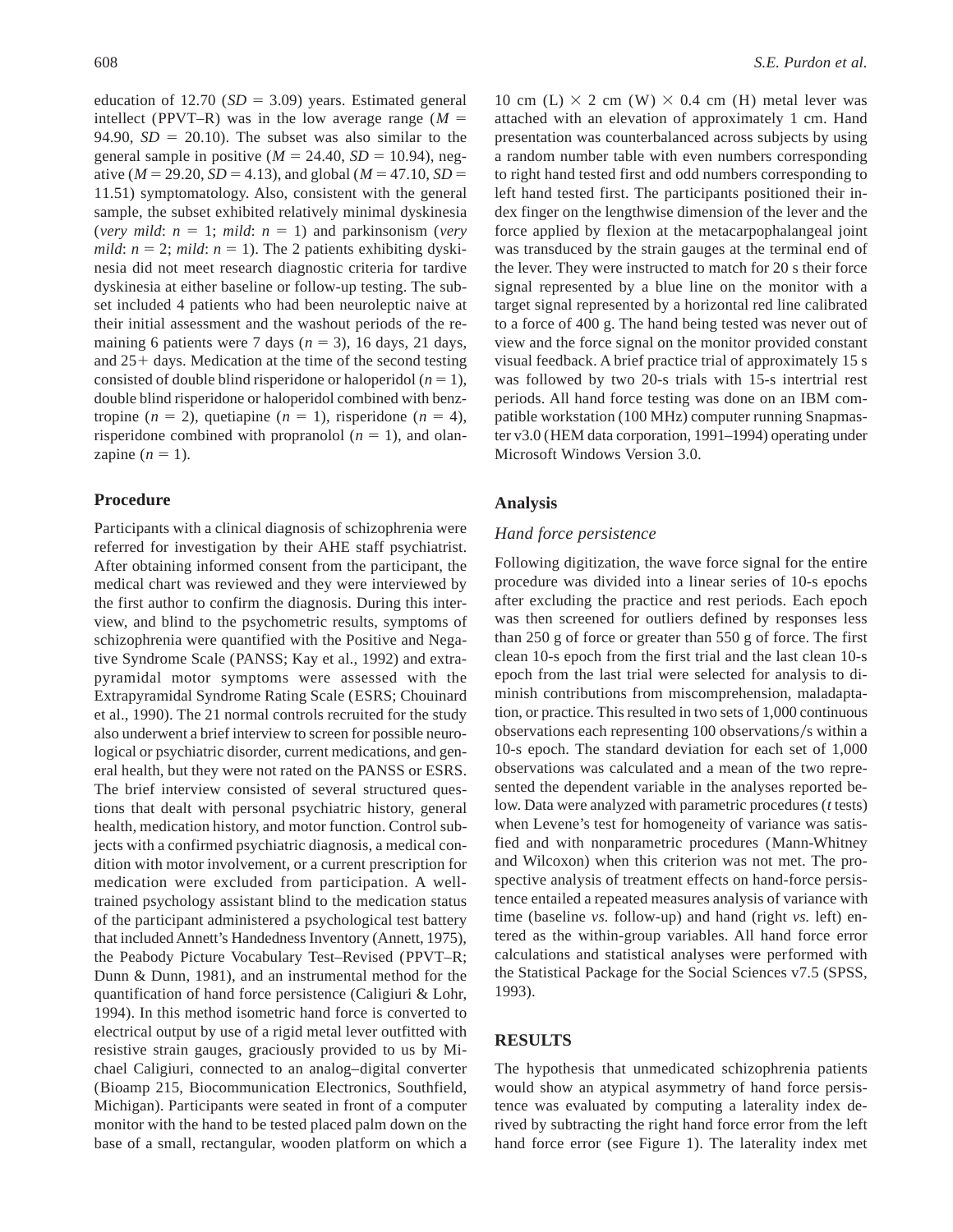

**Fig. 1.** Laterality index  $(L - R)$  for controls and unmedicated schizophrenia patients.

Levene's test for homogeneity of variance and hence a onetailed *t* test for independent samples was used to compare the schizophrenia sample to the normal controls. A significant bias against the right hand relative to the left hand was apparent in the schizophrenia sample ( $M = -4.73$ ,  $SD =$ 5.95) relative to the normal control sample  $[M = 0.89, SD =$ 4.24;  $t(40) = 3.53$ ,  $p = .0005$ ]. Subsidiary analyses showed the atypical asymmetry in the seven neuroleptic naïve schizophrenia patients ( $M = -9.34$ ,  $SD = 7.33$ ) relative to the matched controls  $[M = 2.19, SD = 4.25; t(12) = 3.60,$  $p = 0.002$ ] and in the remaining 14 previously medicated schizophrenia patients ( $M = -2.43$ ,  $SD = 3.54$ ) relative to their matched controls  $[M = -.24, SD = 4.24; t(26) =$ 1.81,  $p = .042$ . The neuroleptic naïve sample showed a much greater asymmetry than the previously medicated sample of patients with schizophrenia  $\left[ t(19) = 2.95, p = .004 \right]$ . Thus, the anticipated atypical asymmetry was apparent in unmedicated patients with schizophrenia and it was most robust in patients with no prior exposure to neuroleptic treatment.

In an effort to further delineate the source of the atypical laterality in the patients with schizophrenia, additional analyses were conducted on the right and left hand force error scores (see Table 1). The variance for right hand force error scores was not equivalent between groups (Levene's  $F =$ 10.06,  $p = .006$ ) and hence all hand force measures were analyzed with two-tailed nonparametric Mann-Whitney tests for independent sample comparisons and Wilcoxon signed rank tests for paired comparisons. The right hand of the schizophrenia sample showed a significant impairment relative to the control sample  $(z = -3.21, p = .001)$ , but the groups did not differ on the left hand ( $z = -1.15$ ,  $p = .23$ ). Within the schizophrenia sample, the right hand was impaired relative to the left hand ( $z = -3.25$ ,  $p = .001$ ), in contrast to the absence of a difference between hands within the normal control sample ( $z = -.47$ ,  $p = .64$ ). The atypical asymmetry of hand force in schizophrenia thus appears to be primarily related to diminished skill with the right hand.

Further analyses of the schizophrenia sample were undertaken to assess a contribution from previous medication exposure. The impairment of the right hand relative to the left hand was apparent in both the neuroleptic naïve sample  $(z = 2.20, p = .028)$ , and the previously medicated sample  $(z = 2.23, p = .026)$ , but not the normal control sample  $(z = 1.026)$ .47,  $p = .639$ ). Comparisons between groups showed a trend towards lower right hand performance in the neuroleptic naïve compared to the previously medicated sample  $(z =$ 1.94,  $p = .052$ ), though the two groups showed no suggestion of a difference for the left hand ( $z = .15$ ,  $p = .881$ ). The neuroleptic naïve sample showed a significant impairment of the right hand relative to their matched control group  $(z = 2.36, p = .018)$ , but no differences on the left hand  $(z = .70, p = .482)$ . The previously medicated sample showed a trend towards more right hand deficit relative to the normal control group ( $z = 1.93$ ,  $p = .054$ ), and no difference on the left hand  $(z = 1.01, p = .312)$ . The atypical asym-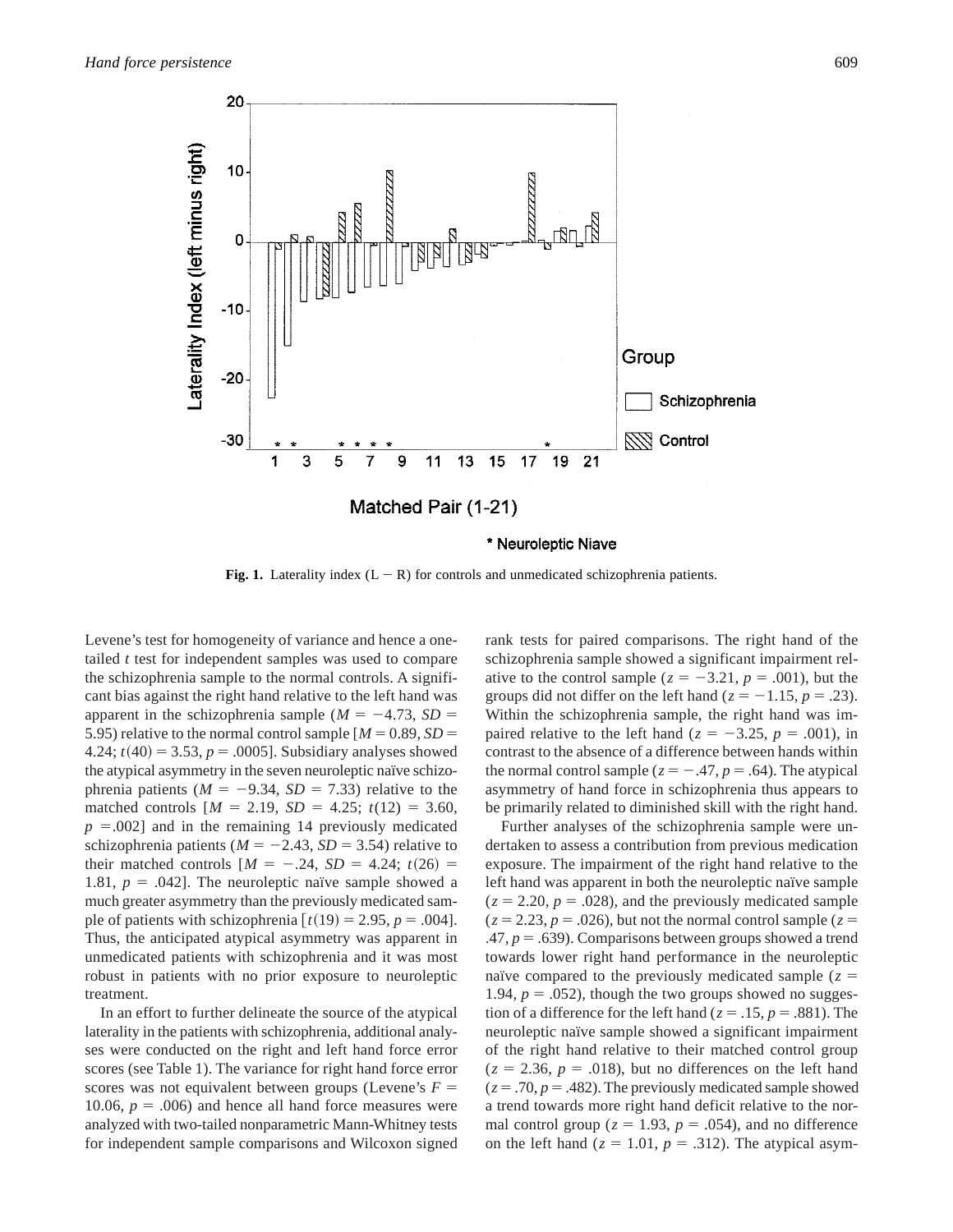| Group                                           | Force Persistence Error (in grams of force) |                                   |                                     |
|-------------------------------------------------|---------------------------------------------|-----------------------------------|-------------------------------------|
|                                                 | Left hand<br>M(SD)                          | Right hand<br>M(SD)               | Laterality index $(L - R)$<br>M(SD) |
| Schizophrenia $(N = 21)$<br>Controls $(N = 21)$ | 8.86 (3.70)<br>8.48 (5.19)                  | $13.59*(7.20)$<br>$7.59$ $(3.03)$ | $-4.73**$ (5.95)<br>(4.23)<br>0.89  |

**Table 1.** Hand force persistence in schizophrenia and normal controls

\*Between groups,  $p = .001$ . Schizophrenia within group (left *vs.* right),  $p = .001$ .

\*\*Between groups,  $p = .0005$ .

metry of hand force in schizophrenia is thus apparent in both neuroleptic naïve and unmedicated previously treated patients and an attribution of this asymmetry to right hand impairment receives strong support from the neuroleptic naïve sample but weaker support from the unmedicated previously treated sample.

A series of exploratory correlations were undertaken to examine possible relations of hand force persistence to baseline clinical symptoms of schizophrenia, vocabulary, and education. The restricted range of scores within the small number of patients exhibiting movement disorder precluded examination of associations between hand force persistence and motor syndromes. Aside from a marginal positive relationship between right hand force and PANSS negative scores (Pearson's  $r = .32$ ,  $p = .15$ ), there was little evidence to suggest a relationship between clinical symptoms and hand force persistence or hand force laterality (Pearson's  $r$  range  $= -0.24$  to .25, all  $ps > 0.27$ ). Within the patient sample, education was unrelated to hand force but vocabulary test scores from the PPVT showed a significant association to the laterality index ( $r = .54$ ,  $p = .012$ ), marked by a significant inverse association to right hand force error  $(r = -.62, p = .003)$  and no significant association to left hand force error  $(r = -.34, p = .132)$ . It is unlikely that an improved vocabulary results in better hand force persistence but it is possible that the diminished left hemisphere function detected by impairment of right hand force measure may be related to a lower vocabulary score.

From the results of the  $2 \times 2$  ANOVA for the follow-up subset, an interaction between Hand  $\times$  Time was observed  $F(1,18) = 8.15$ ,  $p = .011$ ], and there was a main effect of hand  $F(1,18) = 6.99$ ,  $p = .017$ . As evident from Table 2, the interaction resulted from a marked asymmetry at baseline  $\lceil t(9) = 2.97, p = .016 \rceil$  that was not apparent after treatment  $[t(9) = 0.28, p = .786]$  because the right hand showed a substantial improvement with treatment  $[t(9)] =$ 3.82,  $p = .004$ ] that was not apparent with the left hand  $[t(9) = 1.69, p = .126]$ . Clinical status improved over the course of treatment on both the positive [baseline:  $M =$ 24.40,  $SD = 10.94$ ; posttreatment  $M = 12.60$ ,  $SD = 5.04$ ;  $t(9) = 4.11$ ,  $p = .009$ ], and negative (baseline:  $M = 29.20$ ,  $SD = 4.13$ ; posttreatment:  $M = 19.50$ ,  $SD = 7.01$ ;  $t(9) =$ 4.33,  $p = .002$ ] syndrome scales, but the improvement was unrelated to changes in hand force persistence (Pearson's *r* value range:  $-.36-.30$ , all  $ps > .31$ ). The correlation between duration of neuroleptic washout period and hand force improvement in the 6 previously treated patients was also not significant (right hand:  $r = -.55$ ,  $p = .26$ ; left hand:  $r =$  $-0.22$ ,  $p = .68$ ). Although the sample size was too small for statistical comparison, the improvement was suggested in both the neuroleptic naïve and previously treated patients.

# **DISCUSSION**

A substantial asymmetrical deficit of right hand force persistence was apparent in the unmedicated schizophrenia sample and the asymmetry was mitigated after 4 weeks of neuroleptic treatment. The results are consistent with expectations derived from the one prior prospective examination of motor skill which showed a right sided deficit that also dissipated with neuroleptic treatment (Tan & Gurgen, 1986), as well as with the results of prior studies of unmedicated samples showing a left turning bias, excessive right hand tremor, and deficient right hand finger tapping speed

**Table 2.** Hand force persistence and neuroleptic treatment in schizophrenia

| Group $(n = 10)$                           | Hand force persistence error (in grams of force) |                                        |                                      |
|--------------------------------------------|--------------------------------------------------|----------------------------------------|--------------------------------------|
|                                            | Left hand<br>M(SD)                               | Right hand<br>M(SD)                    | Laterality index $(L - R)$<br>M(SD)  |
| Unmedicated baseline<br>Neuroleptic retest | 8.67(2.53)<br>7.24(2.03)                         | $14.94*(7.24)$<br>$6.37\ddagger(2.20)$ | (6.69)<br>$-6.28$<br>$0.24**$ (2.73) |

\*Left hand *vs.* right hand,  $p = .016$ .

\*\*Baseline *vs.* retest,  $p = .011$ .

 $\dagger$ Baseline *vs.* retest,  $p = .004$ .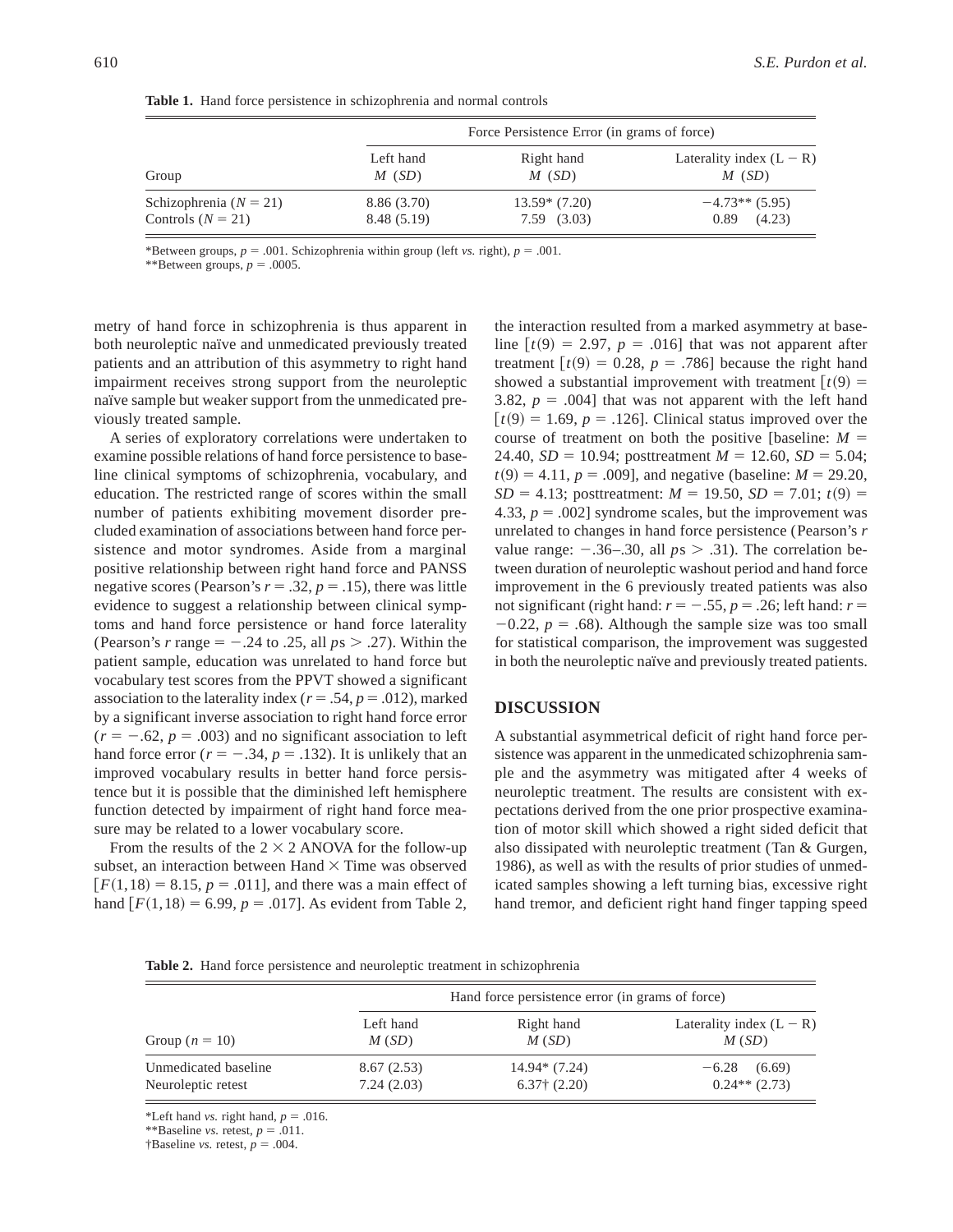(Bracha, 1987; Caligiuri & Lohr, 1993; Gorynia & Uebelback, 1992). The results are also consistent with prior reports of asymmetrical hand force persistence error suggesting a relative right hand disadvantage in a neuroleptic naive sample (Lohr & Caligiuri, 1995). It is thus reasonable to presume that the failure to detect a relative right hand motor deficit in prior studies of finger tapping (Ragland et al. 1999) and finger-thumb opposition (Walker & Green, 1982), may relate to the medication status of the patients previously evaluated. The present results also recapitulate our observations from two independent unmedicated samples showing a relative left nostril olfactory acuity deficit, and the dissipation of this asymmetry with the addition of neuroleptic treatment to one of the samples (Purdon & Flor-Henry, in press). There is thus evidence from psychometric assessments of both sensory and motor systems to implicate a left hemisphere dysfunction in unmedicated schizophrenia that is consistent with pathology observed with functional neuroimaging in unmedicated samples (Buchsbaum et al. 1992; Guenther et al., 1986b), and that may be improved with neuroleptic treatment.

The cerebral mechanism responsible for an asymmetry in the motor skills of unmedicated patients with schizophrenia could involve any sector within the subcorticothalamocortical motor function loop (Alexander et al. 1986). In this circuit, the basal ganglia receive input from most areas of the neocortex, including primary and supplementary motor regions, at the striatum prior to transmission via the putamen and pallidum to the thalamus where efferent fibers project back to the association motor cortex. The pathological region, however, is most likely to involve a system with asymmetrical architecture. Thus, although functional neuroimaging has implicated physiological abnormalities in the left primary and supplementary motor areas during contralateral movements (Buchsbaum et al. 1992; Guenther & Breitling, 1985; Guenther et al., 1986a, 1986b, 1994; Schroder et al., 1995), the left motor and association cortex has been implicated in bilateral limb movements in righthanded normal controls (Kolb & Whishaw, 1996). As such, it is difficult to assimilate a predominantly unilateral rightsided motor deficit with dysfunction of the left motor and association cortex. The right hand force persistence deficit observed in the present schizophrenia sample is also not in keeping with skilled movement impairments commonly seen after exclusive sensorimotor cortex damage (Donoghue & Sanes, 1994).

A unilateral subcortical pathology involving the neostriatum or the thalamus may provide a more reasonable explanation, particularly given prior reports of similar hand force impairments in neurological patients with basal ganglia lesions (Keele & Ivry, 1991) and a prior case report of a patient with right fine motor control impairment related to left striatonigral degeneration (Sullivan et al., 1991). Asymmetrical neurotransmitter distributions in schizophrenia, particularly in relation to dopaminergic hypofunction in left basal ganglia structures, have been cited as a neural basis for the motor asymmetries (Bracha, 1987; Caligiuri & Lohr,

1993; Jerussi & Taylor, 1982), and this view has received some support from observations in schizophrenia of left globus pallidum hypometabolism, abnormal increased volume of structures in the left striatum, and abnormal decreased volume of the left internal pallidum (see review by Bogerts et al., 1985; Seeman, 1992). Although pathology of the neostriatum could readily account for the motor asymmetry results, it provides a less efficient account of the asymmetry observed in sensory systems.

A more parsimonious account for the asymmetries observed in both the motor and the sensory systems may be provided by further delineation of pathology in the thalamus implicated by structural neuroimaging, functional neuroimaging, and postmortem studies (see review of Bogerts, 1993; Buchsbaum et al., 1996). The ventral lateral and ventral anterior nuclei of the thalamus are part of the extrapyramidal motor system and the lateral geniculate, medial geniculate, medial dorsal, and ventral posterior nuclei of the thalamus relay visual, auditory, olfactory, and haptic systems, respectively, all of which also seem to show a left hemisphere deficit in unmedicated patients that improves with neuroleptic treatment. Thus although a cortical pathology may not explain the unilateral nature of the motor impairment, and a neostriatum pathology may not provide a parsimonious account for both the motor and the sensory evidence, thalamic neuropathology of the left cerebral hemisphere is both consistent and parsimonious with the evidence to date. We are unaware of specific evidence for schizophrenia showing asymmetrical pathophysiology or treatment response in the thalamus but this would appear to be an important cerebral region for further study.

Neuroleptic treatment has a long association with induction of extrapyramidal movement disorders in schizophrenia and it is therefore remarkable that the elimination of the motor asymmetry in the present study resulted primarily from an improvement in right hand force persistence. However, with the possible exception of 3 patients under doubleblind treatment conditions (risperidone or haloperidol), participants in the treatment arm were receiving one of three novel antipsychotic agents (quetiapine:  $n = 1$ ; olanzapine:  $n = 1$ ; risperidone:  $n = 5$ ). There is sufficient evidence to suggest that these second generation neuroleptics are less likely than the first generation treatments to elicit extrapyramidal syndromes (see review by Andersson et al., 1998) and that the difference may relate to a diminished affinity for dopamine receptors in the neostriatum relative to the mesolimbic system (Farde et al., 1992; Gardner, 1992; Seeman, 1992). To some extent the improvement of motor skill may thus relate to a dissipation of the motor effects of residual prior treatments not entirely eliminated during our washout period, similar to the improvement in neurological soft signs observed after switching from a first to a second generation antipsychotic medication (Smith et al., 1999). However, the magnitude of the change was not related to the length of the washout period and advantages were also apparent for the neuroleptic naïve sample. It is therefore possible that the novel agents have a beneficial effect on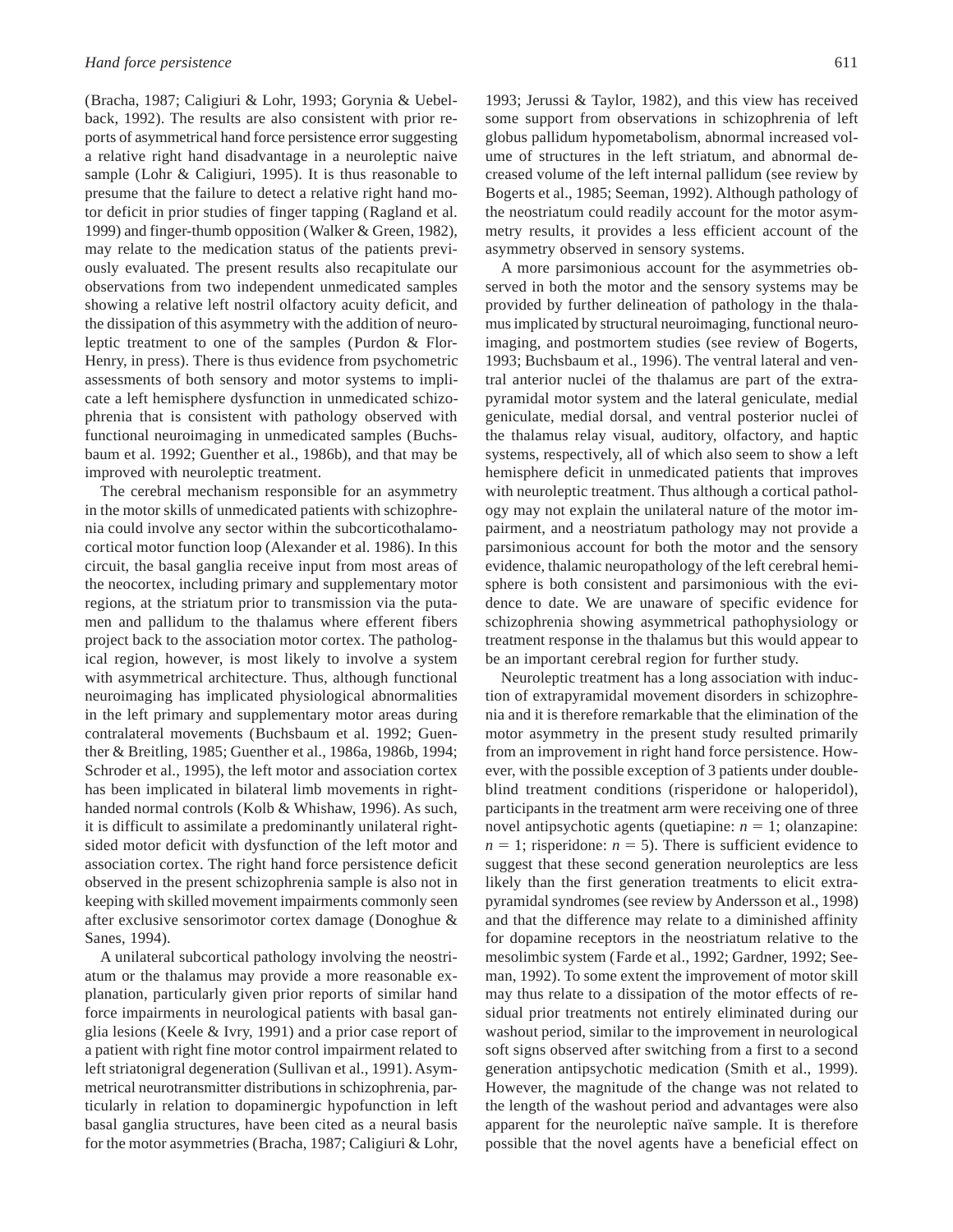motor skill similar to the beneficial effect observed in sensory perception (Purdon & Flor-Henry, in press), and possibly related to the mechanism for changes in higher cognitive skills observed with the novel treatments (see reviews by Purdon, 1999, 2000, in press). There are, as yet, no studies of which we are aware showing asymmetrical benefits of the novel agents on neuropsychological assessments, but the well validated prominence of left cortical function in verbal skills and right cortical function in nonverbal skills may suggest additional valuable avenues for further research.

An asymmetry of motor and sensory skills in schizophrenia that is sensitive to antipsychotic treatment is of considerable value to further research toward an understanding of the behavioral manifestation of the cerebral basis for schizophrenia and the differential efficacy of various pharmacotherapeutic interventions. Additional study is warranted and this work may benefit from several potential limitations of the present experimental design. In the absence of alternate forms for the motor and sensory tasks described above, this type of research is often unable to entirely eliminate a potential contribution of practice effects from the primary benefit of atypical neuroleptic treatment. Although practice effects cannot be ruled out with complete confidence in the present study, the lack of improvement in left-hand performance and the limited amount of exposure to the task (two 20-s trials per hand separated by at least 30 days) tend to argue against this possibility. The observation of a similar shift in dichotic listening performance following medication reduction also tends to argue against this possibility in a more general context (Seidman et al., 1993). Also, although there was no difference between the retained and the nonretained participants on key demographic variables, we cannot rule out the possibility of a sample selection bias arising from the unavailability of some of our baseline sample for assessment after treatment. On a final methodological note, the association between estimated IQ and hand-force persistence will warrant further scrutiny, particularly in light of the lack of an association between education and hand-force persistence. Whereas this may suggest a contribution of vigilance and attention to both the intellectual and motor assessments that cannot be entirely ruled out from the present results, such an interpretation would not appear to provide an explanation for our observed differences in motor asymmetry, nor would it provide a cogent account for the previously reported differences in sensory asymmetry associated with schizophrenia. Thus, although it is unlikely that practice effects, sample selection bias, or general performance decrements have undermined the inferences drawn from the present results, further research in this area may benefit from a consideration of these factors.

## **ACKNOWLEDGMENTS**

The authors gratefully acknowledge funding assistance from the Ian Bebbensee Foundation, as well as assistance with data collection from Barb Waldie, Gloria Pasmeny, and Carol Bolt, and assistance with recruitment from Drs. Jan Banasch, Alan Gordan, David Spence, Sylvia Bowman, and P.J. White of the Alberta Hospital Edmonton.

## **REFERENCES**

- Alexander, G.E., DeLong, M.R., & Strick, P.L. (1986). Parallel organization of functionally segregated circuits linking the ganglia and cortex. *Annual Review of Neuroscience*, *9*, 357– 381.
- Andersson, C., Chakos, M., Mailman, R., & Lieberman, J. (1998). Emerging roles for novel antipsychotic medications in the treatment of schizophrenia. *The Psychiatric Clinics of North America*, *21*, 51–79.
- Annett, M. (1975). Hand preference and the laterality of cerebral speech. *Cortex*, *11*, 305–328.
- Bogerts, B. (1993). Recent advances in the neuropathology of schizophrenia. *Schizophrenia Bulletin*, *19*, 431– 445.
- Bogerts, B., Meertz, E., & Shonfeldt-Bausch, R. (1985). Basal ganglia and limbic system pathology in schizophrenia. *Archives of General Psychiatry*, *42*, 784–791.
- Bracha, H.S. (1987). Asymmetric rotational (circling) behaviour, a dopamine related asymmetry: Preliminary findings in unmedicated and never medicated schizophrenic patients. *Biological Psychiatry*, *22*, 995–1003.
- Buchsbaum, M.S., Haier, R.J., Potkin, S.G., Neuchterlein, K., Brach, H.S., Katz, M., Lohr, J., Wu, J., Lottenberg, S., Jerabek, P.A., Trenary, M., Tafalla, R., Reynolds, C., & Bunney, W.E., Jr. (1992). Frontostriatal disorder of cerebral metabolism in nevermedicated schizophrenics. *Archives of General Psychiatry*, *49*, 935–942.
- Buchsbaum, M.S., Someya, T., Teng, C.V., Abel, L., Chin, S., Najafi, A., Haier, R.J., Wu, J., & Banney, W.E. (1996). PET and MRI of the thalamus in never medicated patients with schizophrenia. *American Journal of Psychiatry*, *153*, 191–199.
- Buckley, P.F. (1998). Structural brain imaging in schizophrenia. *Psychiatric Clinics of North America*, *21*, 77–92.
- Caligiuri, M.P. & Lohr, J.B. (1990). Fine force instability: A quantitative measure of neuroleptic induced dyskinesia in the hand. *Journal of Neuropsychiatry and Clinical Neurosciences*, *2*, 395–398.
- Caligiuri, M.P., Lohr, J.B., & Jeste, D.V. (1993). Parkinsonism in neuroleptic naïve schizophrenic patients. *American Journal of Psychiatry*, *150*, 1343–1348.
- Caligiuri, M.P. & Lohr, J.B. (1993). Worsening of postural tremor in patients with levadopa-induced dyskinesia: A quantitative analysis. *Clinical Neuropharmacology*, *16*, 244–250.
- Caligiuri, M.P. & Lohr, J.B. (1994). A disturbance in the control of muscle force in neuroleptic-naïve schizophrenic patients. *Biological Psychiatry*, *35*, 104–111.
- Carpenter, W.T., Jr. (1994). Neuropsychological impairments in deficit vs nondeficit forms of schizophrenia. *Archives of General Psychiatry*, *51*, 804–811.
- Canadian Pharmacists Association (CPS). (1999). *Compendium of pharmaceuticals and specialities* (34th ed.). Toronto, Canada: Webcom Limited.
- Chouinard, G., Ross-Chouinard, A., Annable, L. (1990). The Extrapyramidal Rating Scale. *Canadian Journal of Neurological Science*, *7*, 233.
- Donoghue, J.P. & Sanes, J.N. (1994). Motor areas of the cerebral cortex. *Journal of Clinical Neurophysiology*, *11*, 382–396.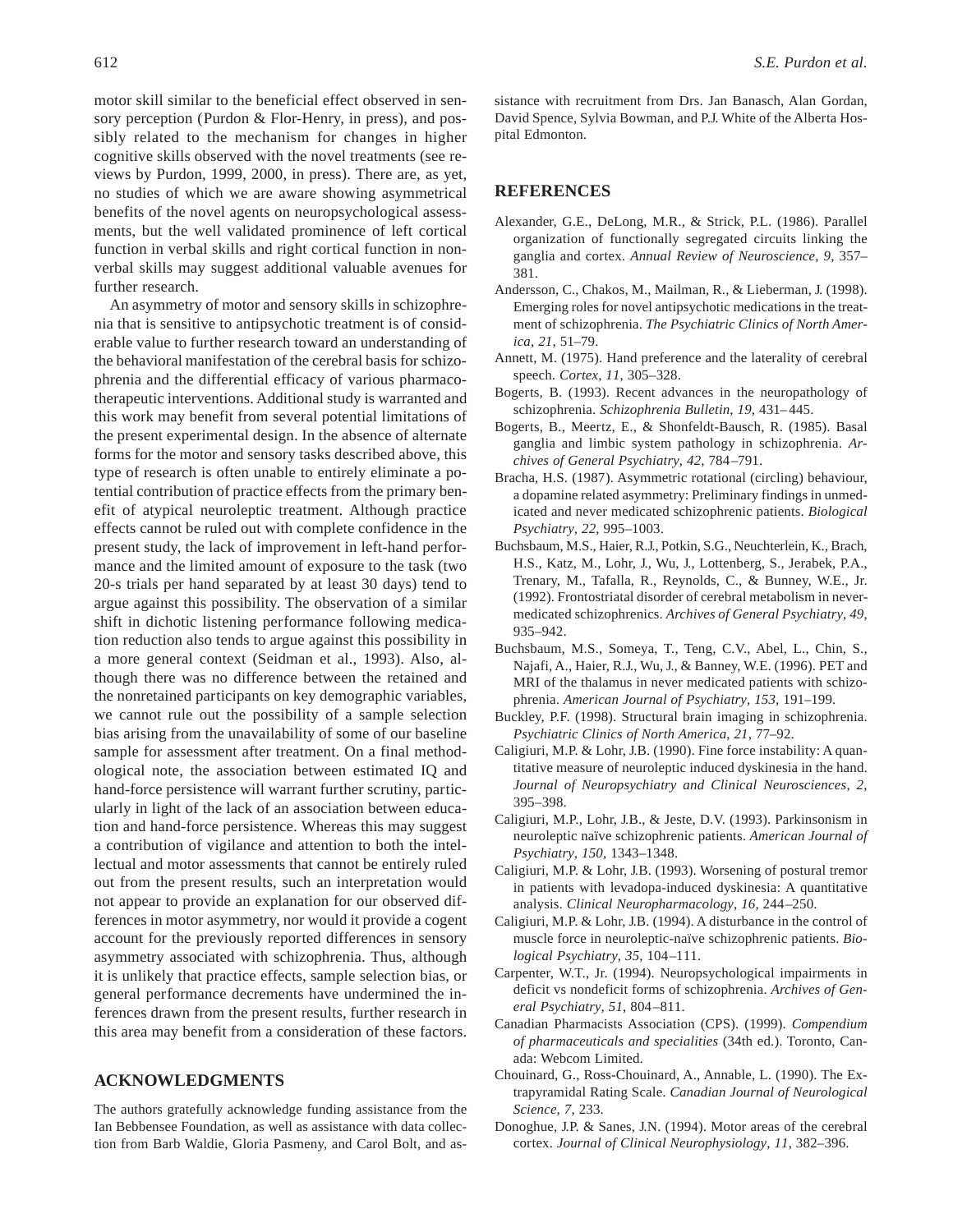- Dunn, L.M. & Dunn, L.M. (1981). *Peabody Picture Vocabulary Test–Revised manual*. Circle Pines, MN: American Guidance Service.
- Early, T.S., Haller, J.W., Posner, M.I., & Raichle, M. (1994). The left striato-pallidal hyperactivity model of schizophrenia. In A.S. David & J.C. Cutting (Eds.), *The Neuropsychology of schizophrenia, brain damage, behaviour, and cognition* (pp. 15– 37). Hove, UK: Lawrence Erlbaum Associates Inc.
- Farde, L., Nordstrom, A.L., Wiesel, F.A., Pauli, S., Halldin, C., & Sedvall, G. (1992). Positron emission tomography analysis of central D1 and D2 dopamine receptor occupancy in patients treated with classical neuroleptics and clozapine. *Archives of General Psychiatry*, *49*, 538–545.
- Flor-Henry, P. (1969). Psychosis and temporal lobe epilepsy: A controlled investigation. *Epilepsia*, *10*, 363–395.
- Flor-Henry, P. & Gruzelier, J. (Eds.). (1983). *Laterality and psychopathology*. New York: Elsiever Science Publishers.
- Gardner, E.L. (1992). Neuroanatomical specificity of action of the atypical antipsychotics. In J.P. Lindemayer & S.R. Kay (Eds.), *New biological vistas on schizophrenia* (pp. 158–181). New York: Brunner/Mazel.
- Gorynia, I. & Uebelback, R. (1992). Functional motor asymmetries correlated with clinical findings in schizophrenia. *European Archives of Psychiatry and Clinical Neuroscience*, *242*, 39–45.
- Guenther, W., Brodie, J.D., Bartlett, E.J., Dewey, S.L., Henn, F.A., Volkow, N.D., Alper, K., Wolkin, A., Canacro, R., & Wolf, A.P. (1994). Diminished cerebral metabolic response to motor stimulation in schizophrenics: A PET study. *European Archives of Psychiatry and Clinical Neuroscience*, *244*, 115–125.
- Guenther, W., Breitling, D., Banquet, J.P., Marcie, P., & Rondot, P. (1986a). EEG mapping of left hemisphere dysfunction during motor performance in schizophrenia. *Biological Psychiatry*, *21*, 249–262.
- Guenther, W., Moser, E., Mueller-Spahn, F., von Oefele, K., Buell, U., & Hippius, H. (1986b). Pathological cerebral blood flow during motor function in schizophrenia and endogenous depressed patients. *Biological Psychiatry*, *21*, 889–299.
- Guenther, W. & Breitling, D. (1985). Predominant sensorimotor area left hemisphere dysfunction in schizophrenia measured by brain electrical activity mapping. *Biological Psychiatry*, *20*, 515–532.
- Gur, R.E. (1999). Is schizophrenia a lateralized brain disorder? *Schizophrenia Research*, *25*, 7–31.
- Gur, R.E. & Chin, S. (1999). Laterality in functional brain imaging studies of schizophrenia. *Schizophrenia Bulletin*, *25*, 141–156.
- Hem Data Corporation. (1991–1994). *Snap-master version 3.0*. Southfield, MI: Author.
- Jerussi, T.P. & Taylor, C.A. (1982). Bilateral asymmetry in striatal dopamine metabolism: Implications for pharmacotherapy of schizophrenia. *Brain Research*, *246*, 71–75.
- Kay, S.R., Opler, L.A., & Fiszbein, A. (1992). *Positive and Negative Syndrome Scale (PANSS) manual*. North Tonawanda, NY: Multi-Health Systems, Inc.
- Keele, S.W. & Ivry, R. (1991). Does the cerebellum provide a common computation for diverse task? A timing hypothesis. *Annals of the New York Academy of Sciences*, *608*, 197–211.
- Kolb, B. & Whishaw, I.Q. (1996). *Fundamentals of human neuropsychology* (4th ed.). New York: W.H. Freeman and Company.
- Lohr, J.B. & Caligiuri, M.P. (1995). Motor asymmetry, a neurologic abnormality in the major psychoses. *Psychiatry Research*, *57*, 279–282.
- Lohr, J.B. & Caligiuri, M.P. (1997). Lateralized hemispheric dysfunction in the major psychotic disorders: Historical perspectives and findings from a study of motor asymmetry in older patients. *Schizophrenia Research*, *27*, 191–198.
- Mattay, V.S., Callicott, J.H., Bertolino, A., Santha, A.K.S., Tallent, K.A., Goldberg, T.E., Frank, J.A., & Weinberger, D.A. (1997). Abnormal functional lateralization of the sensorimotor cortex in patients with schizophrenia. *Neuroreport*, *8*, 2977–2984.
- Purdon, S.E. (1999). Cognitive improvement in schizophrenia with novel antipsychotic medications. *Schizophrenia Research*, *35*,  $51-60.$
- Purdon, S.E. (2000). Measuring neuropsychological change in schizophrenia with novel antipsychotic medications. *Journal of Psychiatry & Neuroscience*, *25*, 108–116.
- Purdon, S.E. (in press). Olanzapine and models of cognition. In P.V. Tran, F. Bymaster, N. Tye, J. Herrera, A. Breier, & G. Tollefson (Eds.), *Olanzapine: Zyprexa—A novel antipsychotic*. New York: Williams & Wilkins.
- Purdon, S.E. & Flor-Henry, P. (in press). Asymmetrical olfactory acuity and neuroleptic treatment in schizophrenia. *Schizophrenia Research*
- Ragland, J.D., Gur, R.E., Klimas, B.C., McGrady, N., & Gur, R.C. (1999). Neuropsychological indices of schizophrenia: Interactions with gender. *Schizophrenia Bulletin*, *25*, 79–89.
- Schooler, N.R. & Kane, J.M. (1982). Research diagnoses for tardive dyskinesia. *Archives of General Psychiatry*, *39*, 486–487.
- Schroder, J., Essig, M., Baudendistel, K., Jahn, T., Gerdsen, I., Stockert, A., Schad, L., & Knopp, M. (1999). Motor dysfunction and sensorimotor cortex changes in schizophrenia: A study with functional magnetic resonance imaging. *Neuroimage*, *9*, 81–87.
- Schroder, J., Wenz, F., Schad, L.R., Baudendistel, K., & Knopp, M.V. (1995). Sensorimotor cortex and supplementary motor area changes in schizophrenia. *British Journal of Psychiatry*, *167*, 197–201.
- Seeman, P. (1992). Dopamine receptor sequences: Therapeutic levels of neuroleptics occupy D2 receptors, clozapine occupies D4. *Neuropsychopharmacology*, *7*, 261–284.
- Seidman, L.J., Pepple, J.R., Faraone, S.V., Kremen, W.S., Green, A.I., Brown, W.A., & Tsuang, M.T. (1993). Neuropsychological performance in chronic schizophrenia in response to neuroleptic dose reduction. *Biological Psychiatry*, *33*, 574–584.
- Smith, R.C., Hussain, M.I., Chowdhury, S.A., & Stearns, A. (1999). Stability of neurological soft signs in chronically hospitalized schizophrenic patients. *Journal of Neuropsychiatry and Clinical Neuroscience*, *11*, 91–96.
- SPSS, Inc. (1993). *Statistical Package for the Social Sciences Version 7.5 (SPSS)*. Chicago: Author.
- Sullivan, E.V., De La Paz, R., Zipursky, R.B., & Pfefferbaum, A. (1991). Neuropsychological deficits accompanying striatonigral degeneration. *Journal of Clinical and Experimental Neuropsychology*, *13*, 773–778.
- Strauss, M.E., Novakovic, T., Tien, A.Y., Bylsma, F., & Pearlson, G.D. (1991). Disengagement of attention in schizophrenia. *Psychiatry Research*, *37*, 139–146.
- Tan, U. & Gurgen, F. (1986). Modulation of spinal motor asymmetry by neuroleptic medication of schizophrenia patients. *International Journal of Neuroscience*, *30*, 165–172.